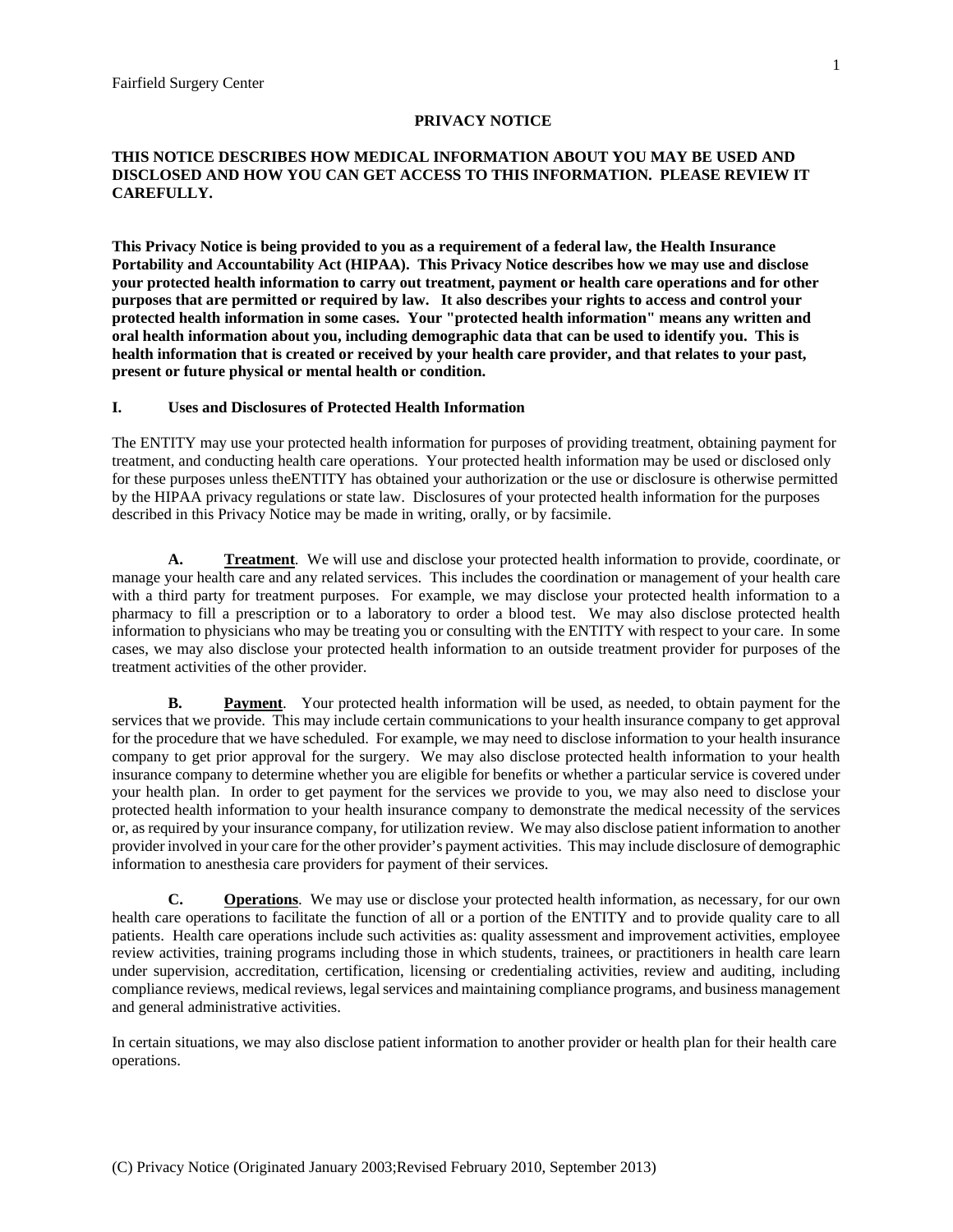**D. Other Uses and Disclosures**. As part of treatment, payment and health care operations, we may also use or disclose your protected health information for the following purposes:

- 1. To remind you of your surgery date.
- 2. We may, from time to time, contact you to provide information about treatment alternatives or other health-related benefits and services that we provide and that may be of interest to you.

# **II. Uses and Disclosures Beyond Treatment, Payment, and Health Care Operations Permitted Without Authorization or Opportunity to Object**

Federal privacy rules allow us to use or disclose your protected health information without your permission or authorization for a number of reasons including the following:

**A. When Legally Required or Permitted**. We will disclose your protected health information when we are required or permitted to do so by any federal, state or local law. One situation in which we may disclose your protected health information is in the instance of a breach involving your protected health information, to notify you, law enforcement and regulatory authorities, as necessary, of the situation, and others as appropriate to resolve the situation.

**B. When There Are Risks to Public Health**. We may disclose your protected health information

for the following public activities and purposes:

- To prevent, control, or report disease, injury or disability as permitted by law.
- To report vital events such as birth or death as permitted or required by law.
- To conduct public health surveillance, investigations and interventions as permitted or required by law.
- To collect or report adverse events and product defects, track FDA regulated products, enable product recalls, repairs or replacements to the FDA and to conduct post marketing surveillance.
- To notify a person who has been exposed to a communicable disease or who may be at risk of contracting or spreading a disease as authorized by law.
- To report to an employer information about an individual who is a member of the workforce as legally permitted or required.

**C. To Report Suspected Abuse, Neglect Or Domestic Violence**. We may notify government authorities if we believe that a patient is the victim of abuse, neglect or domestic violence. We will make this disclosure only when specifically required or authorized by law or when the patient agrees to the disclosure.

**D. To Conduct Health Oversight Activitie**s. We may disclose your protected health information to a health oversight agency for activities including audits; civil, administrative, or criminal investigations, proceedings, or actions; inspections; licensure or disciplinary actions; or other activities necessary for appropriate oversight as authorized by law. We will not disclose your health information under this authority if you are the subject of an investigation and your health information is not directly related to your receipt of health care or public benefits.

**E. In Connection With Judicial And Administrative Proceeding**s. We may disclose your protected health information in the course of any judicial or administrative proceeding in response to an order of a court or administrative tribunal as expressly authorized by such order. In certain circumstances, we may disclose your protected health information in response to a subpoena to the extent authorized by state law if we receive satisfactory assurances that you have been notified of the request or that an effort was made to secure a protective order.

**F. For Law Enforcement Purposes**. We may disclose your protected health information to a law enforcement official for law enforcement purposes as follows:

- As required by law for reporting of certain types of wounds or other physical injuries.
- Pursuant to court order, court-ordered warrant, subpoena, summons or similar process.
- For the purpose of identifying or locating a suspect, fugitive, material witness or missing person.
- Under certain limited circumstances, when you are the victim of a crime.
- To a law enforcement official if the ENTITY has a suspicion that your health condition was the result of criminal conduct.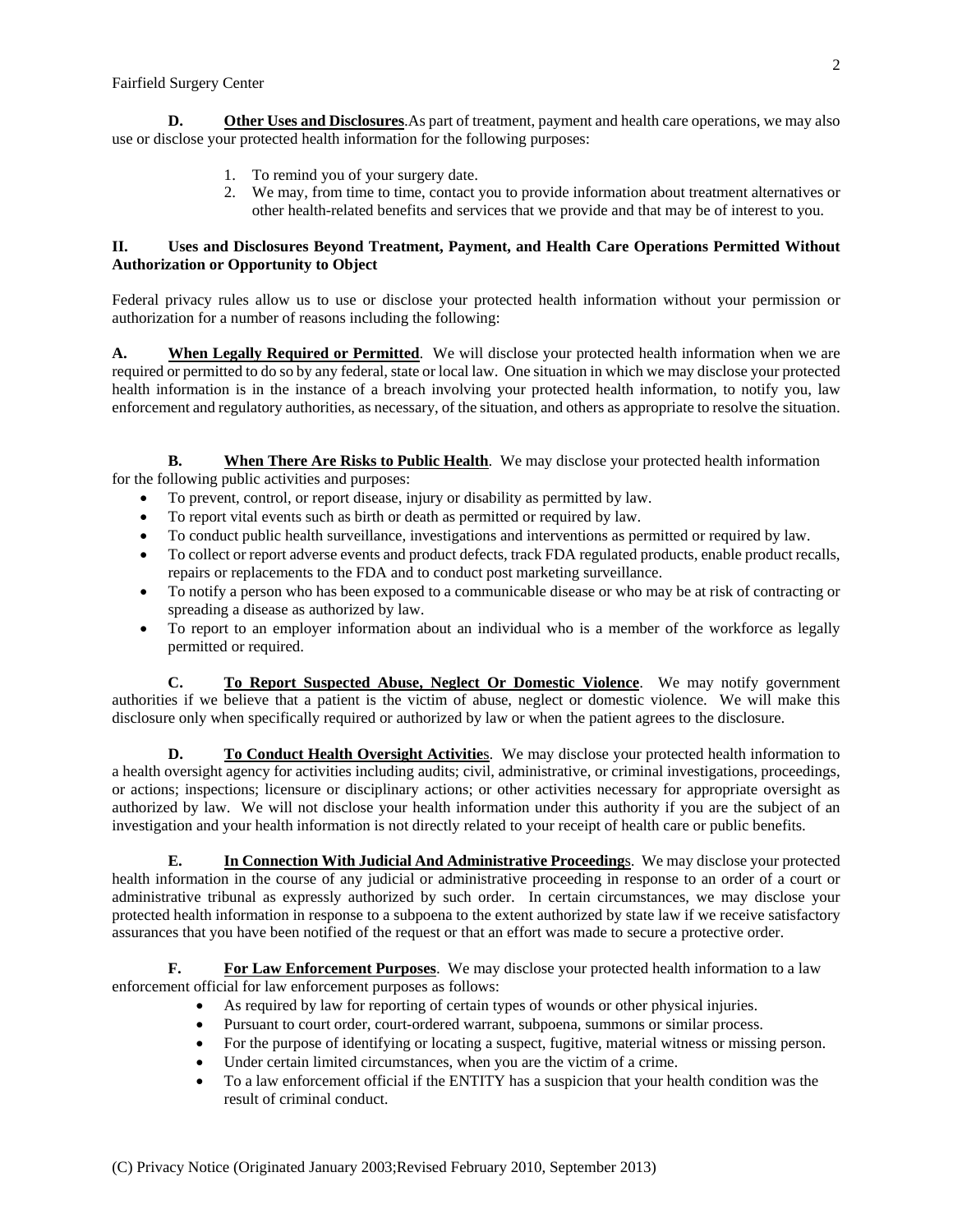In an emergency to report a crime.

**G. To Coroners, Funeral Directors, and for Organ Donation**. We may disclose protected health information to a coroner or medical examiner for identification purposes, to determine cause of death or for the coroner or medical examiner to perform other duties authorized by law. We may also disclose protected health information to a funeral director, as authorized by law, in order to permit the funeral director to carry out their duties. We may disclose such information in reasonable anticipation of death. Once you have been dead for 50 years (or such other period as specified by law), we may use and disclose your health information without regard to the restrictions set forth in this notice. Protected health information may be used and disclosed for cadaveric organ, eye or tissue donation purposes.

**H. For Research Purposes**. We may use or disclose your protected health information for research when the use or disclosure for research has been approved by an institutional review board that has reviewed the research proposal and research protocols to address the privacy of your protected health information. Under certain circumstances, your information may also be disclosed without your authorization to researchers preparing to conduct a research project or for research on decedents or to researchers pursuant to a written data use agreement.

**I.** In the Event of a Serious Threat to Health or Safety. We may, consistent with applicable law and ethical standards of conduct, use or disclose your protected health information if we believe, in good faith, that such use or disclosure is necessary to prevent or lessen a serious and imminent threat to your health or safety or to the health and safety of the public.

**J. For Specified Government Functions**. In certain circumstances, federal regulations authorize the ENTITY to use or disclose your protected health information to facilitate specified government functions relating to military and veterans activities, national security and intelligence activities, protective services for the President and others, medical suitability determinations, correctional institutions, and law enforcement custodial situations.

**K. For Worker's Compensation**. The ENTITY may release your health information to comply with worker's compensation laws or similar programs.

**L. Business Associates.**We may contract with one or more business associates through the course of our operations. We may disclose your health information to our business associates so that they can perform the job we have asked them to do. We required that our business associates sign a business associate agreement and agree to safeguard the privacy and security of your health information.

# **III. Uses and Disclosures Permitted without Authorization but with Opportunity to Object**

**We may disclose your protected health information to your family member or a close personal friend if it is directly relevant to the person's involvement in your surgery or payment related to your surgery. We can also disclose your information in connection with trying to locate or notify family members or others involved in your care concerning your location, condition or death.** 

**You may object to these disclosures. If you do not object to these disclosures or we can infer from the circumstances that you do not object or we determine, in the exercise of our professional judgment, that it is in your best interests for us to make disclosure of information that is directly relevant to the person's involvement with your care, we may disclose your protected health information as described.** 

# **IV. Uses and Disclosures which you Authorize**

Other than as stated above, we will not disclose your health information other than with your written authorization. You may revoke your authorization in writing at any time except to the extent that we have taken action in reliance upon the authorization. Examples of disclosures that require your authorization are: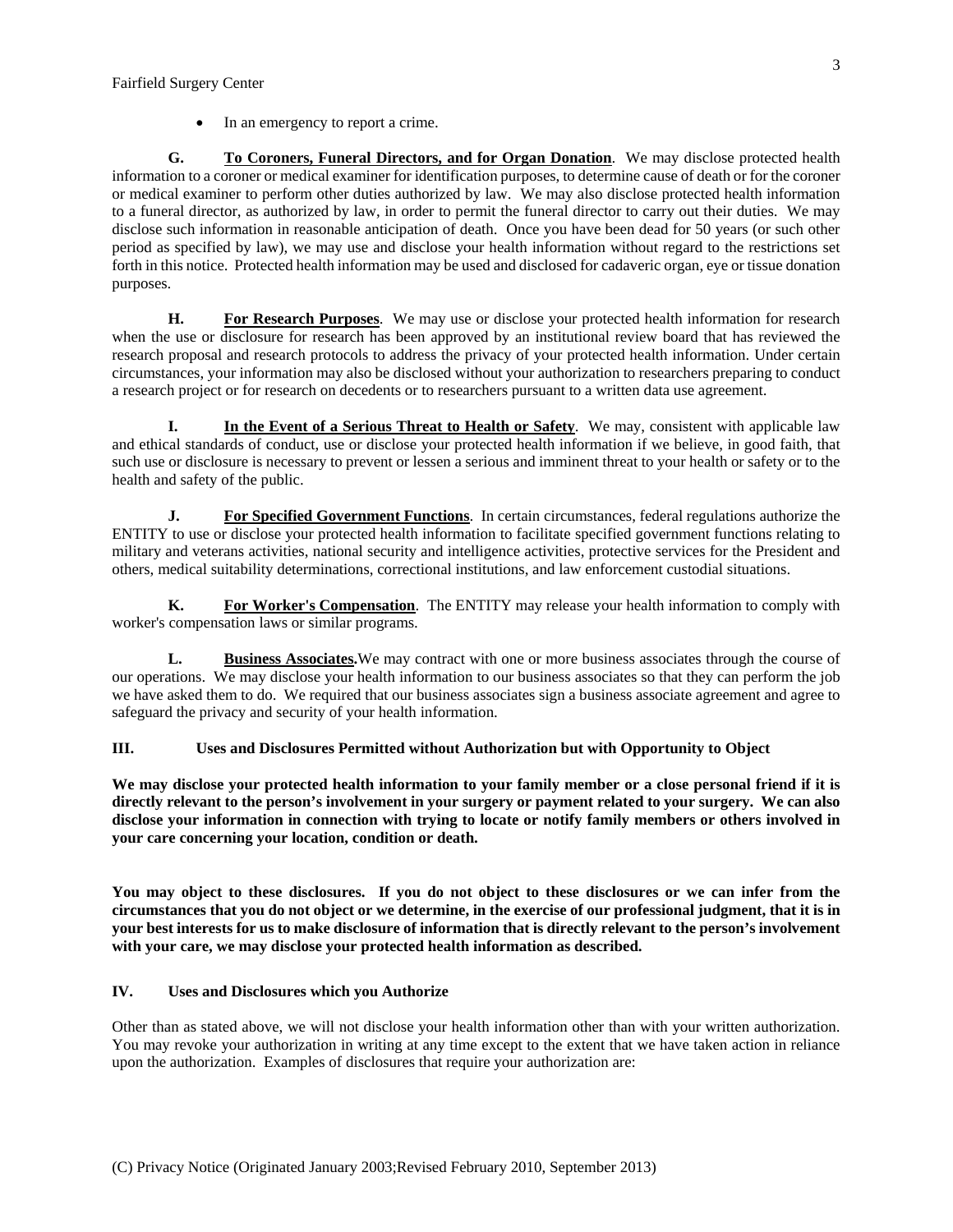### Fairfield Surgery Center

A. **Marketing.** Except as otherwise permitted by law, we will not use or disclose your health information for marketing purposes without your written authorization. However, in order to better serve you, we may communicate with you about refill reminders and alternative products. Should you inquire about a particular product-specific good or service, we may also provide you with informational materials. We may also, at times, send you informational materials about a particular product or service that may be helpful for your treatment.

B. **No Sale of Your Health Information.** We will not sell your health information to a third party without your prior written authorization.

# **V. Your Rights**

You have the following rights regarding your health information:

A. **The right to inspect and copy your protected health information.** You may inspect and obtain a copy of your protected health information that is contained in a designated record set for as long as we maintain the protected health information. A "designated record set" contains medical and billing records and any other records that your surgeon and the ENTITY use for making decisions about you.

Under federal law, however, you may not inspect or copy the following records: psychotherapy notes; information compiled in reasonable anticipation of, or for use in, a civil, criminal, or administrative action or proceeding; and protected health information that is subject to a law that prohibits access to protected health information. Depending on the circumstances, you may have the right to have a decision to deny access reviewed.

We may deny your request to inspect or copy your protected health information if, in our professional judgment, we determine that the access requested is likely to endanger your life or safety or that of another person, or that it is likely to cause substantial harm to another person referenced within the information. You have the right to request a review of this decision.

To inspect and copy your medical information, you must submit a written request to the Privacy Officer whose contact information is listed on the last page of this Privacy Notice. If you request a copy of your information, we may charge you a fee for the costs of copying, mailing or other costs incurred by us in complying with your request.

Please contact our Privacy Officer if you have questions about access to your medical record.

**B. The right to request a restriction on uses and disclosures of your protected health information.** You may ask us not to use or disclose certain parts of your protected health information for the purposes of treatment, payment or health care operations. You may also request that we not disclose your health information to family

members or friends who may be involved in your care or for notification purposes as described in this Privacy Notice. Your request must state the specific restriction requested and to whom you want the restriction to apply.

If you request that the ENTITY not disclose your protected health information to your health plan for the purposes of payment or healthcare operations (but not treatment), and if you are paying for your treatment out of pocket in full, then the ENTITY must honor your requested restriction. Otherwise, the ENTITY is not required to agree to a restriction that you may request. We will notify you if we deny your request to a restriction. If the ENTITY does agree to the requested restriction, we may not use or disclose your protected health information in violation of that restriction unless it is needed to provide emergency treatment. Under certain circumstances, we may terminate our agreement to a restriction. You may request a restriction by contacting the Privacy Officer.

**C. The right to request to receive confidential communications from us by alternative means or at an alternative location.** You have the right to request that we communicate with you in certain ways. We will accommodate reasonable requests. We may condition this accommodation by asking you for information as to how payment will be handled or specification of an alternative address or other method of contact. We will not require you to provide an explanation for your request. Requests must be made in writing to our Privacy Officer.

**D. The right to request amendments to your protected health information.** You may request an amendment of protected health information about you in a designated record set for as long as we maintain this information. In certain cases, we may deny your request for an amendment. If we deny your request for amendment,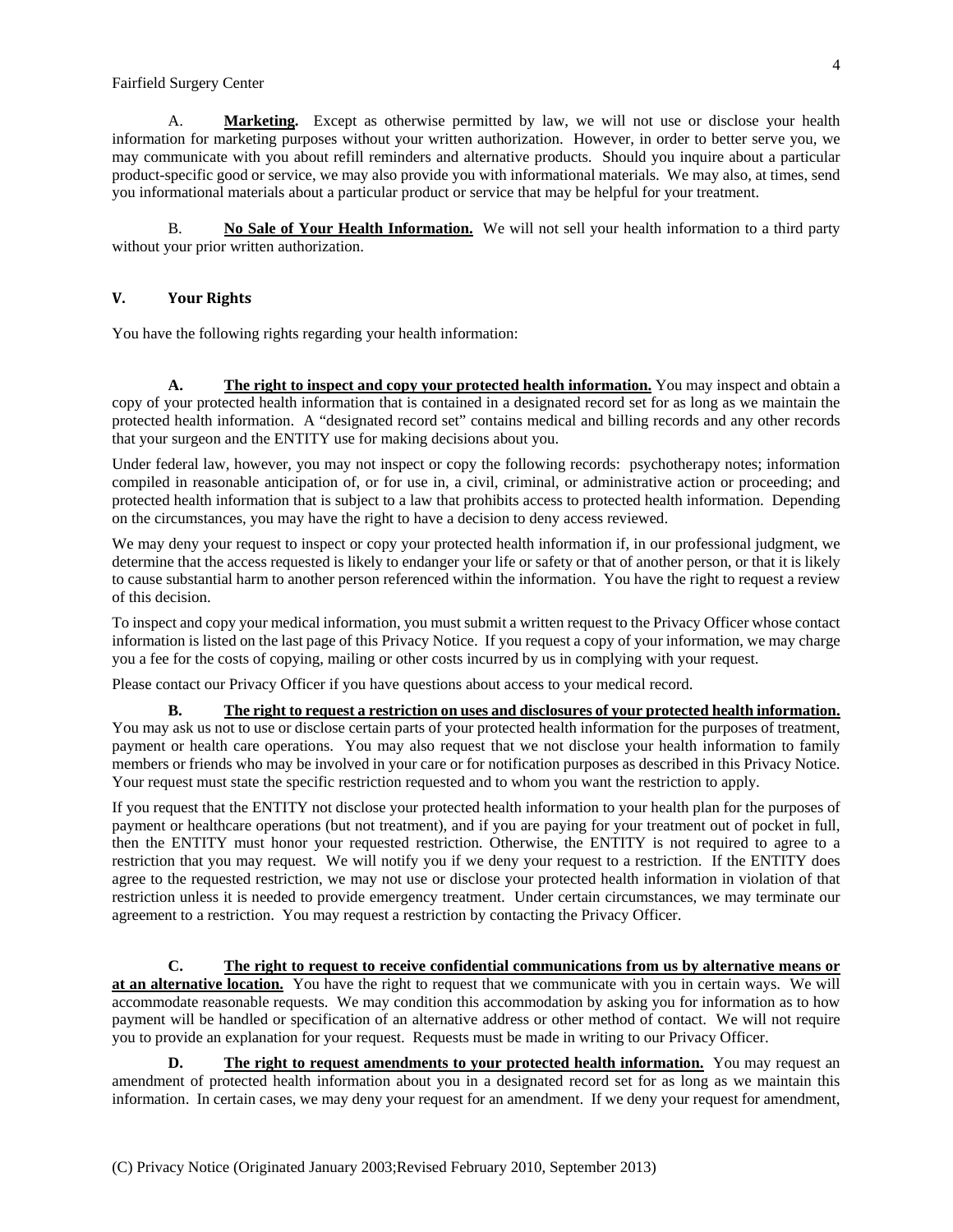you have the right to file a statement of disagreement with us and we may prepare a rebuttal to your statement and will provide you with a copy of any such rebuttal. Requests for amendment must be in writing and must be directed to our Privacy Officer. In this written request, you must also provide a reason to support the requested amendments.

**E. The right to receive an accounting.** You have the right to request an accounting of certain disclosures of your protected health information made by the ENTITY. This right applies to disclosures for purposes other than treatment, payment or health care operations as described in this Privacy Notice. We are also not required to account for disclosures that you requested, disclosures that you agreed to by signing an authorization form, disclosures for anENTITY directory, to friends or family members involved in your care, or certain other disclosures we are permitted to make without your authorization. The request for an accounting must be made in writing to our Privacy Officer. The request should specify the time period sought for the accounting. We are not required to provide an accounting for disclosures that take place prior to April 14, 2003. Accounting requests may not be made for periods of time in excess of six years. After January 1, 2014 (or a later date as permitted by HIPAA), the list of disclosures will include disclosures made for treatment, payment or health care operations using our electronic health record (if we have one for you). We will provide the first accounting you request during any 12-month period without charge. Subsequent accounting requests may be subject to a reasonable cost-based fee.

**F. The right to obtain a paper copy of this notice.** Upon request, we will provide a separate paper copy of this notice even if you have already received a copy of the notice or have agreed to accept this notice electronically.

# **VI. Our Duties**

The ENTITY is required by law to maintain the privacy of your health information and to provide you with this Privacy Notice of our duties and privacy practices. We are required to abide by terms of this Notice as may be amended from time to time. We reserve the right to change the terms of this Notice and to make the new Notice provisions effective for all future protected health information that we maintain. If the ENTITY changes its Notice, we will provide a copy of the revised Notice by sending a copy of the revised Notice via regular mail or through inperson contact at your next visit. In the event there has been a breach of your unsecured protected health information, we will notify you.

### **VII. Complaints**

You have the right to express complaints to the ENTITY and to the Secretary of Health and Human Services if you believe that your privacy rights have been violated. You may complain to the ENTITY by contacting the ENTITY's Privacy Officer verbally or in writing, using the contact information below. We encourage you to express any concerns you may have regarding the privacy of your information. You will not be retaliated against in any way for filing a complaint.

# **VIII. Contact Person**

The ENTITY's contact person for all issues regarding patient privacy and your rights under the federal privacy standards is the Privacy Officer. Information regarding matters covered by this Notice can be requested by contacting the Privacy Officer. If you feel that your privacy rights have been violated by the ENTITY you may submit a complaint to our Privacy Officer by sending it to:

Privacy Officer **Fairfield Surgery Center Laurie Cornell 305 Black Rock Turnpike Fairfield, CT**

The Privacy Officer can be contacted by telephone at **(203) 337-2660.**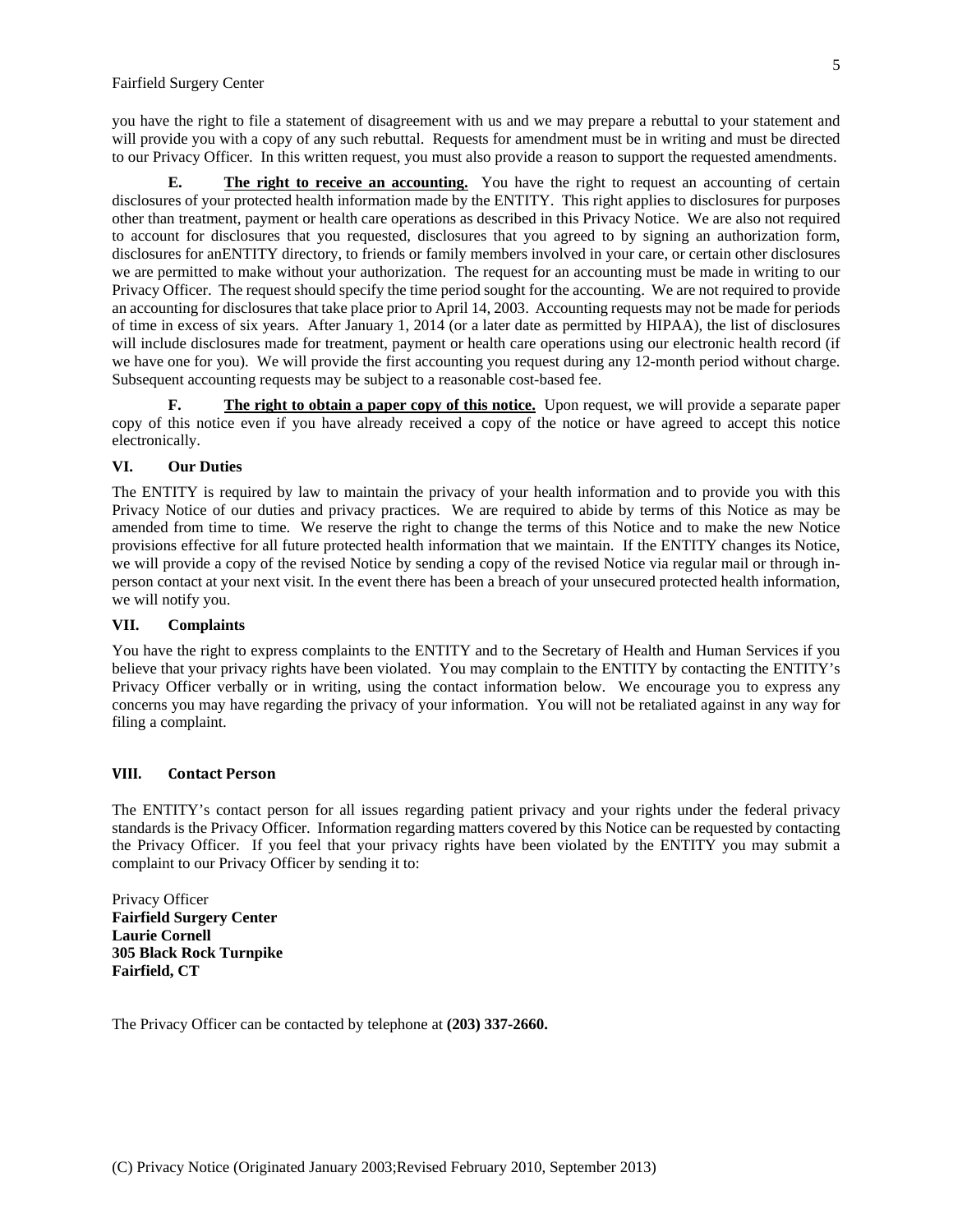# **IX. Effective Date**

**This Notice is effective April 14, 2003, with revisions effective February 17, 2010 and September, 2013.**